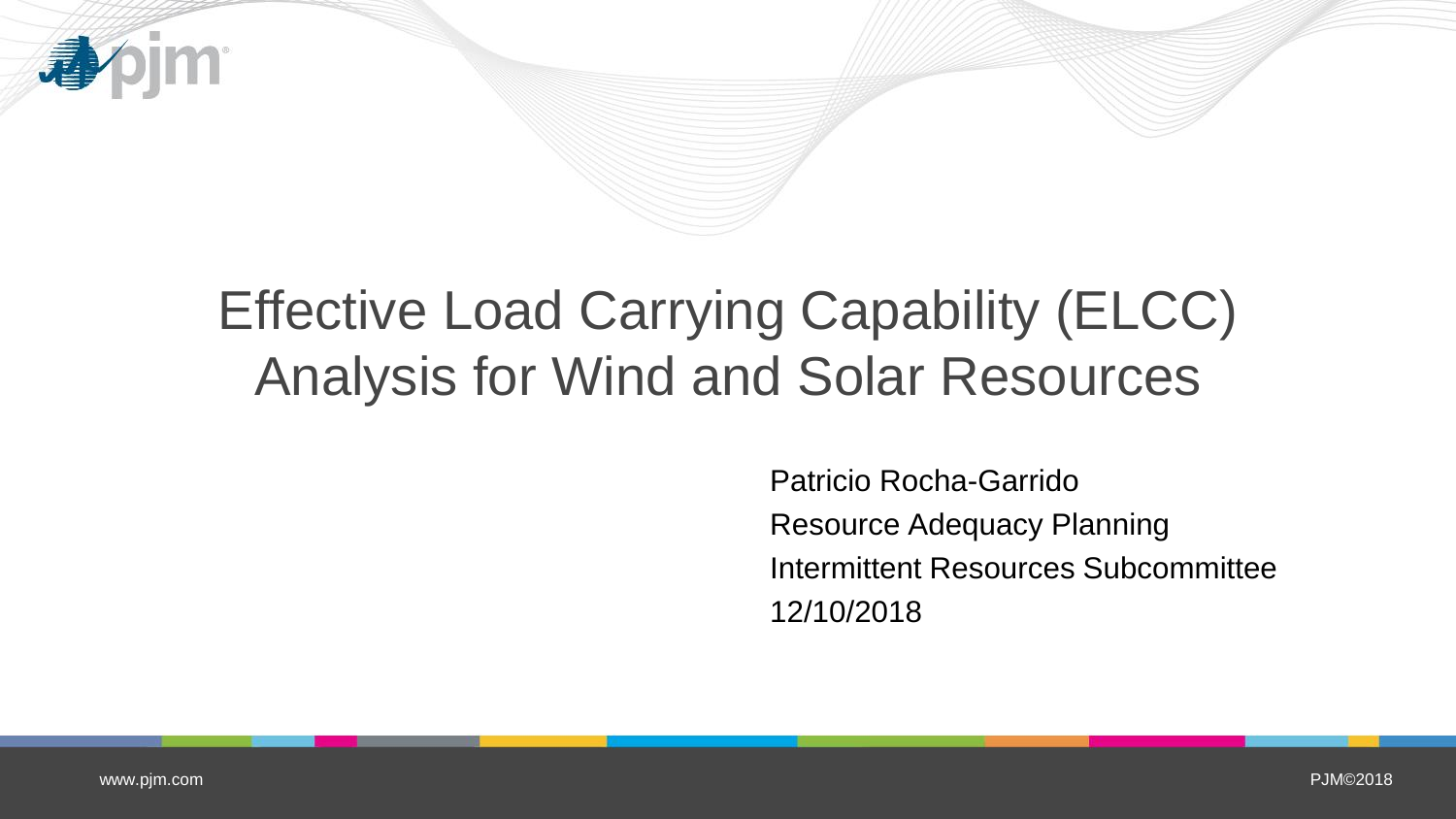- - At the September Planning Committee (PC) meeting, PJM presented results from an ELCC analysis of wind resources to justify making a change to the current wind capacity credit calculation
		- The change was to use the median instead of the mean performance of wind units over peak summer hours
	- After PJM presented the wind ELCC results, stakeholders showed interest in the overall ELCC methodology
	- In subsequent PC meetings, results from further analysis (now also including solar resources) have been presented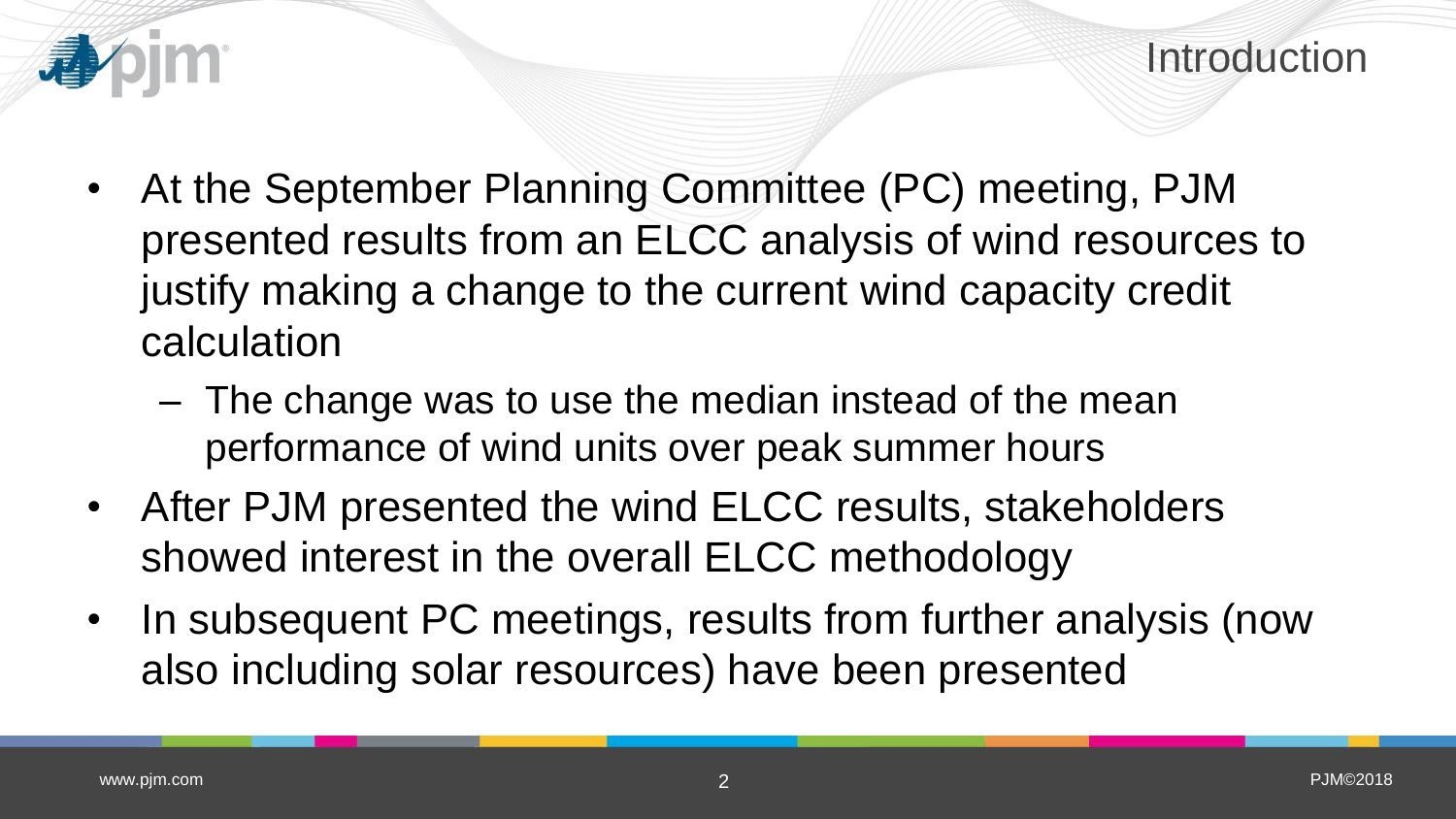

- Well-known methodology to determine the contribution that an individual generator or a fleet of generators makes to overall system resource adequacy
	- MISO uses ELCC to calculate capacity credits for wind resources
- Specifically, ELCC is a measure of the additional load that the system can supply with the particular generator(s) of interest, without a change in reliability
- Consequently, the ELCC results are driven by the output of the generator(s) of interest during hours with potentially high reliability risk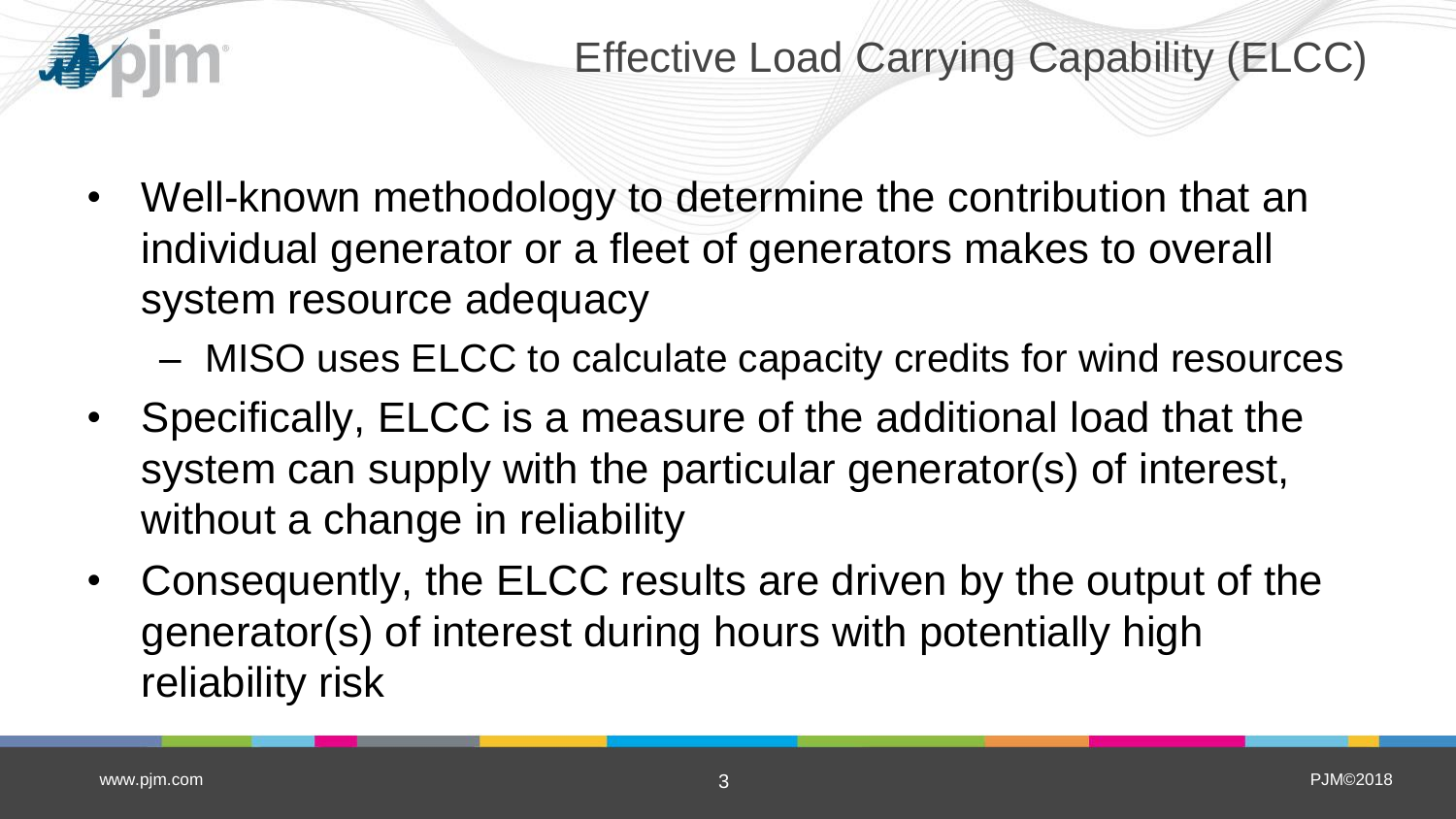

Wind ELCC Analysis - Overview

- The ELCC analysis was performed using GE-MARS, a resource adequacy software tool.
- The Wind ELCC was calculated for the collection of wind resources projected for DY 2021/22.
	- 12,540 MW of nameplate capacity approximately
- Nine Wind ELCC values were calculated, one for each delivery year in the period 2009/10 – 2017/18
- The capacity model was from the 2017 Reserve Requirement **Study**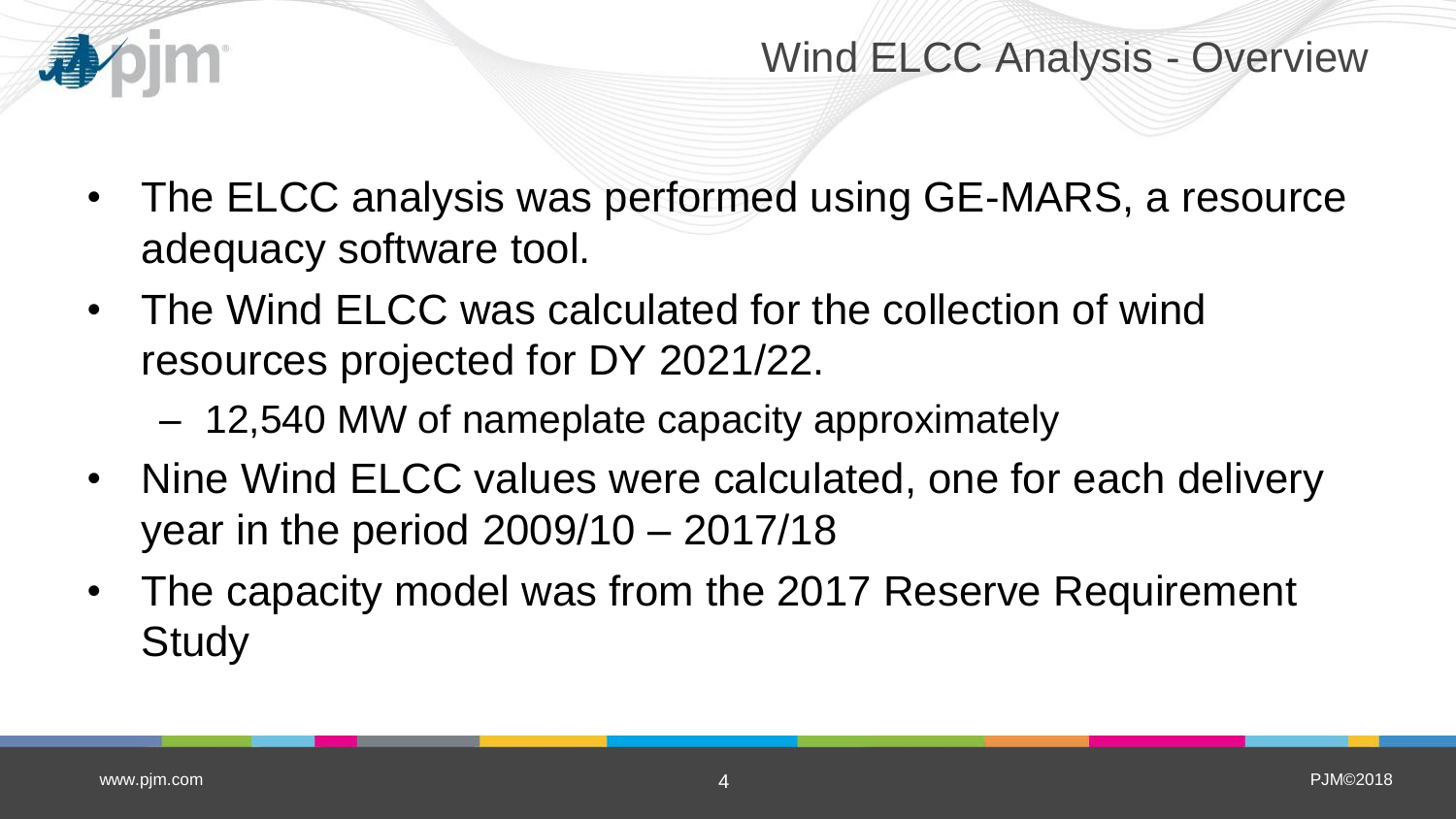

Wind ELCC Analysis – Procedure

- Using each of the nine 8760 hourly load shapes (and without using the 8760 hourly wind shapes), iteratively modify the hourly peak load until the LOLE is 0.1 days/year
	- Each of these nine **Base** cases now meets the 1 day in 10 years criterion
- Add the corresponding wind hourly shape to each of the nine Base cases. The LOLE will now be less than 0.1 days/year.
- Increase the hourly peak load in each of the nine cases above until the LOLE is back at 0.1 days/year.
- The difference between this New hourly peak load and the hourly peak load from the Base case is the ELCC (in MW). The ELCC is commonly expressed as a percentage of the nameplate capacity.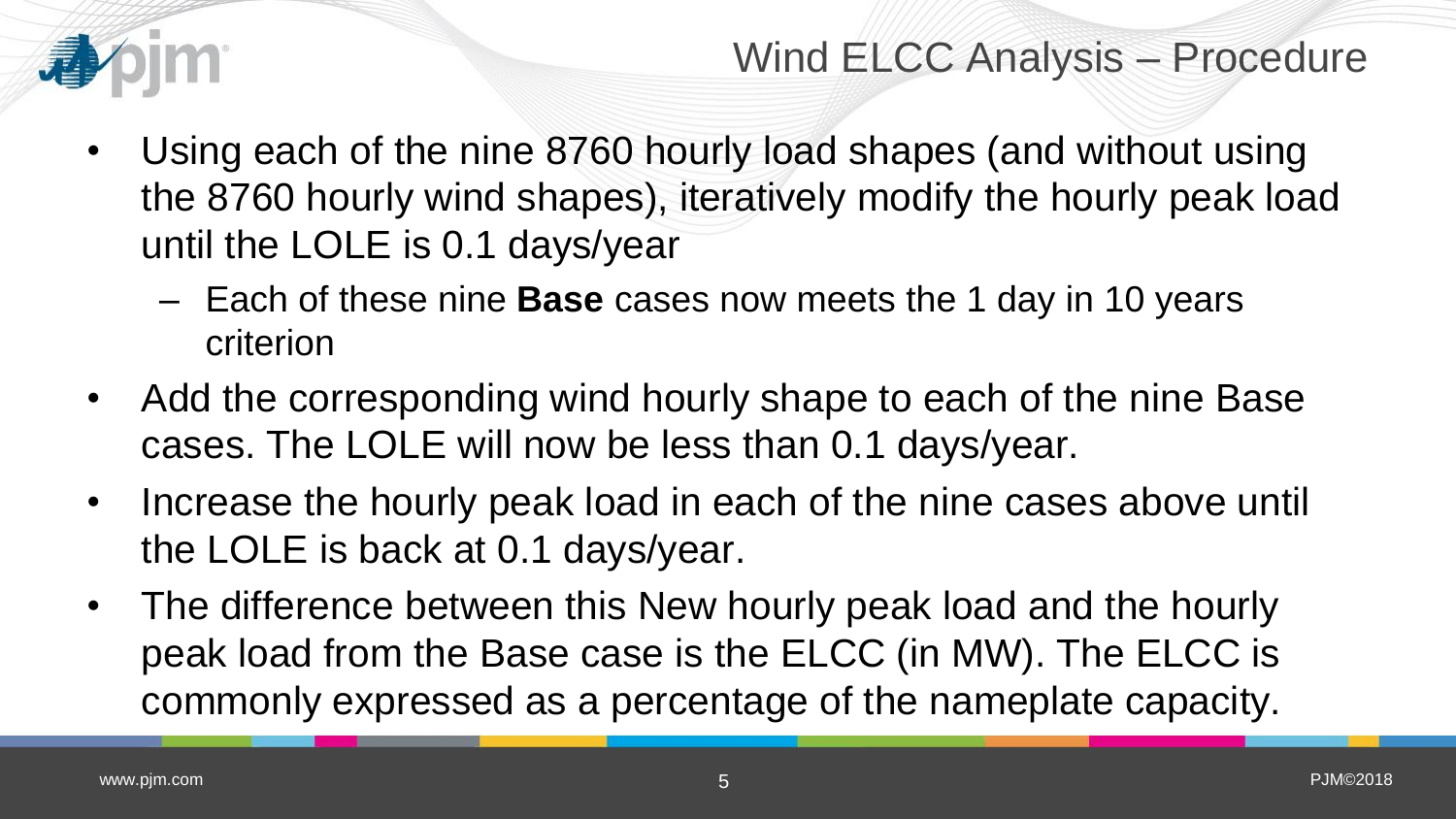**Vojm** 小

## Wind ELCC Analysis – Results

|         |         | Delivery Year Base 1in10 Hourly Peak Load (MW) Projected Nameplate Wind Capacity 2021 (MW) LOLE After Adding Wind (days /year) New 1in10 Hourly Peak Load (MW) ELCC (MW) ELCC (% of Nameplate) |         |       |       |
|---------|---------|------------------------------------------------------------------------------------------------------------------------------------------------------------------------------------------------|---------|-------|-------|
| 2009/10 | 167,107 | 12,540                                                                                                                                                                                         | 168,420 | 1,313 | 10.5% |
| 2010/11 | 163,244 | 12,540                                                                                                                                                                                         | 164.763 | 1,519 | 12.1% |
| 2011/12 | 165,763 | 12,540                                                                                                                                                                                         | 166,711 | 948   | 7.6%  |
| 2012/13 | 163,833 | 12,540                                                                                                                                                                                         | 164,973 | 1,140 | 9.1%  |
| 2013/14 | 164,370 | 12,540                                                                                                                                                                                         | 165,489 | 1,119 | 8.9%  |
| 2014/15 | 165,375 | 12,540                                                                                                                                                                                         | 168,785 | 3,410 | 27.2% |
| 2015/16 | 162,744 | 12,540                                                                                                                                                                                         | 163,620 | 876   | 7.0%  |
| 2016/17 | 164,616 | 12,540                                                                                                                                                                                         | 165,941 | 1,325 | 10.6% |
| 2017/18 | 163,247 | 12,540                                                                                                                                                                                         | 164,348 | 1,101 | 8.8%  |

#### The mean ELCC is 11.3%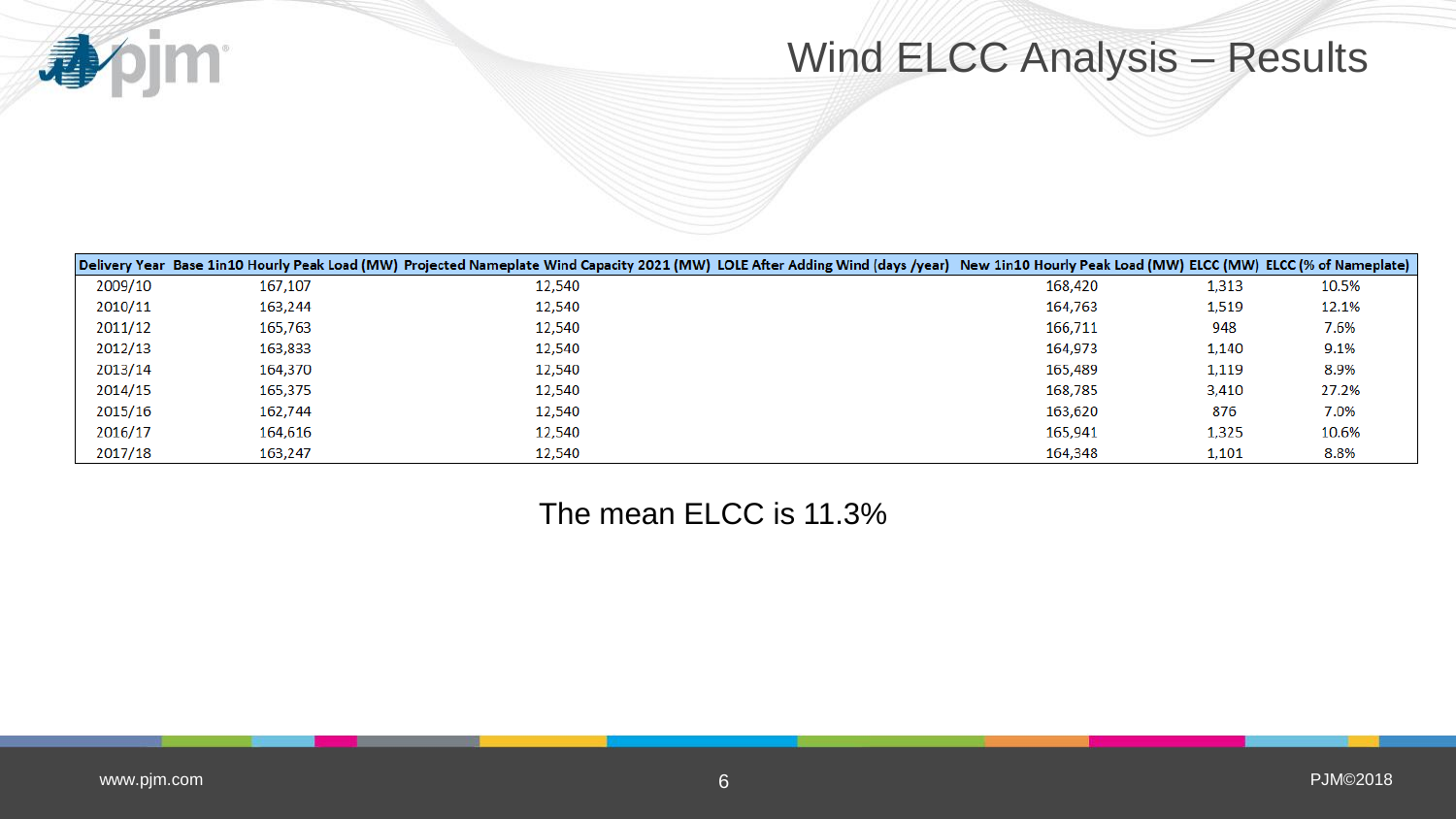

Solar ELCC Analysis - Overview

- The ELCC analysis was performed using GE-MARS, a resource adequacy software.
- The Solar ELCC was calculated for the projected set of solar resources for delivery year 2021/22.
	- 1,710 MW of nameplate capacity approximately
- Six Solar ELCC values were calculated, one for each delivery year in the period 2012/13 – 2017/18
- The capacity model was from the 2017 Reserve Requirement **Study**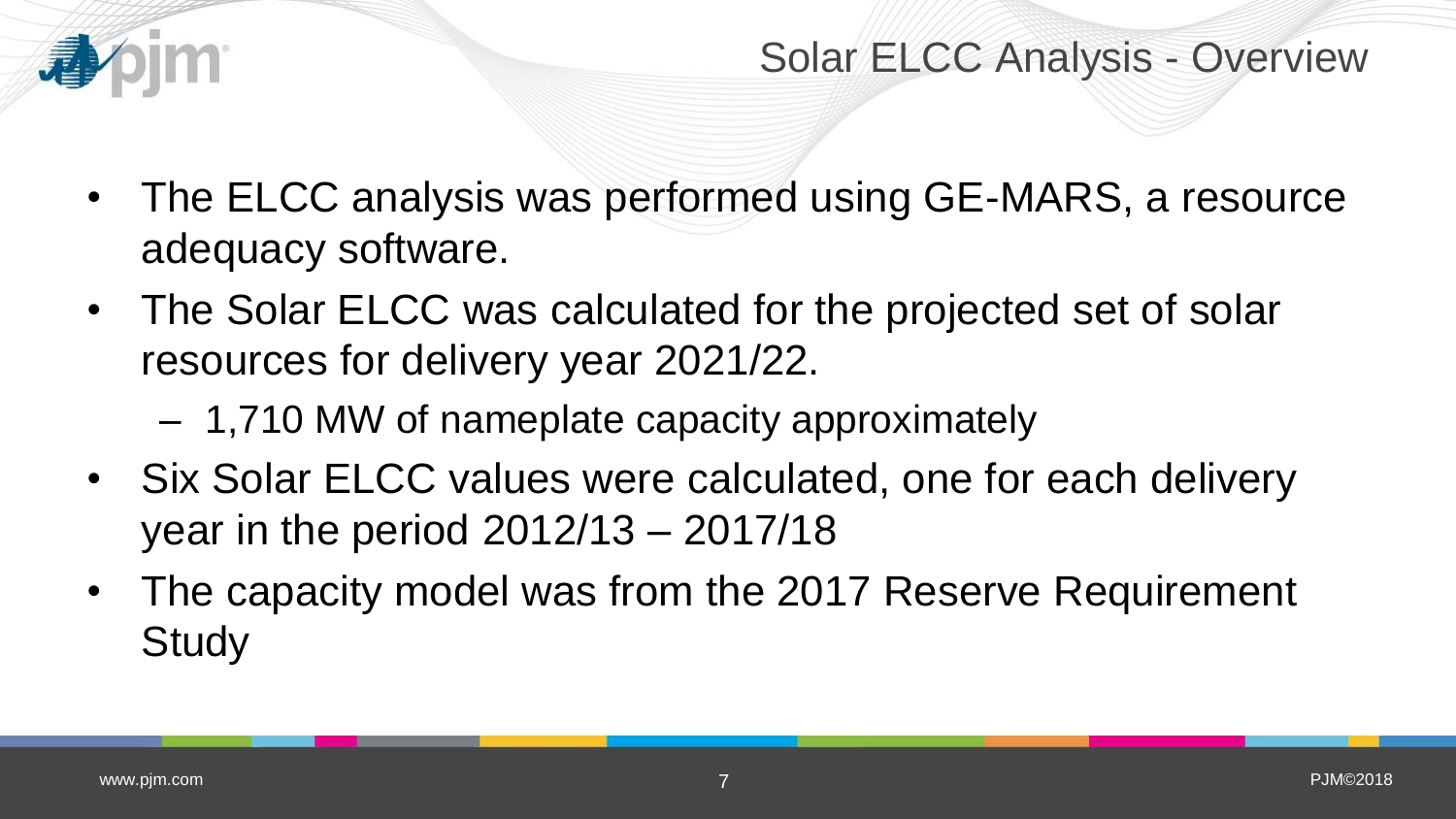

### Solar ELCC Analysis – Results

|         |         | Delivery Year Base 1in10 Hourly Peak Load (MW) Projected Nameplate Wind Capacity 2021 (MW) LOLE After Adding Wind (days /year) New 1in10 Hourly Peak Load (MW) ELCC (MW) ELCC (% of Nameplate) |         |     |       |
|---------|---------|------------------------------------------------------------------------------------------------------------------------------------------------------------------------------------------------|---------|-----|-------|
| 2012/13 | 163,833 | 1,710                                                                                                                                                                                          | 164.652 | 819 | 47.9% |
| 2013/14 | 164,370 | 1,710                                                                                                                                                                                          | 165,256 | 886 | 51.8% |
| 2014/15 | 165,375 | 1,710                                                                                                                                                                                          | 166,026 | 651 | 38.1% |
| 2015/16 | 162.744 | 1,710                                                                                                                                                                                          | 163.599 | 855 | 50.0% |
| 2016/17 | 164,616 | 1,710                                                                                                                                                                                          | 165,523 | 907 | 53.0% |
| 2017/18 | 163,247 | 1,710                                                                                                                                                                                          | 164,108 | 861 | 50.4% |

#### The mean ELCC is 48.5%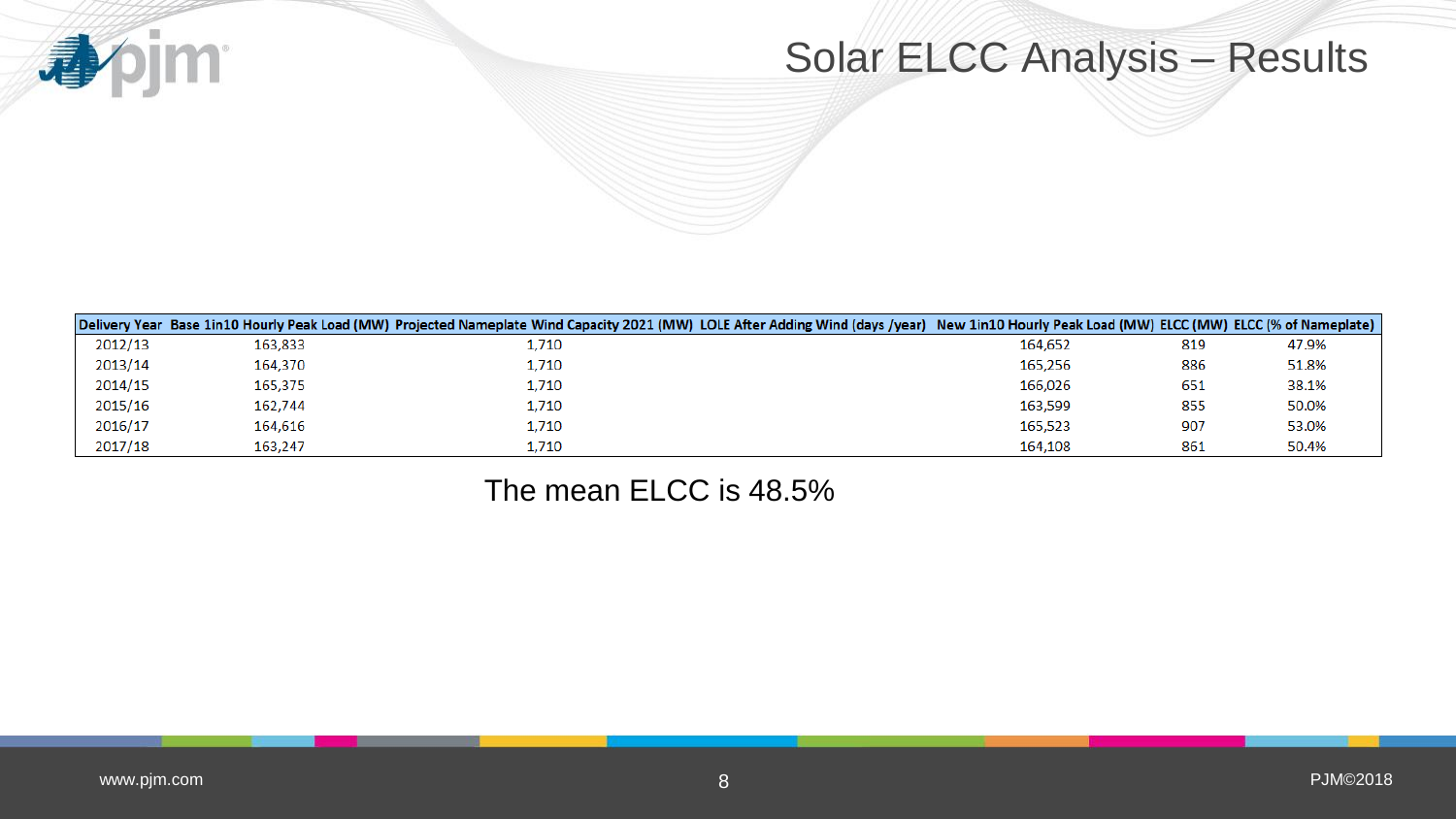

### ELCC of Individual Units

- The above RTO-wide Wind/Solar ELCC values apply to the entire set of Wind/Solar resources
- The ELCC needs to be allocated to the individual wind and solar units based on individual unit performance
	- The allocation must be performed for Existing and New units
- At the PC multiple options to perform the allocation have been discussed